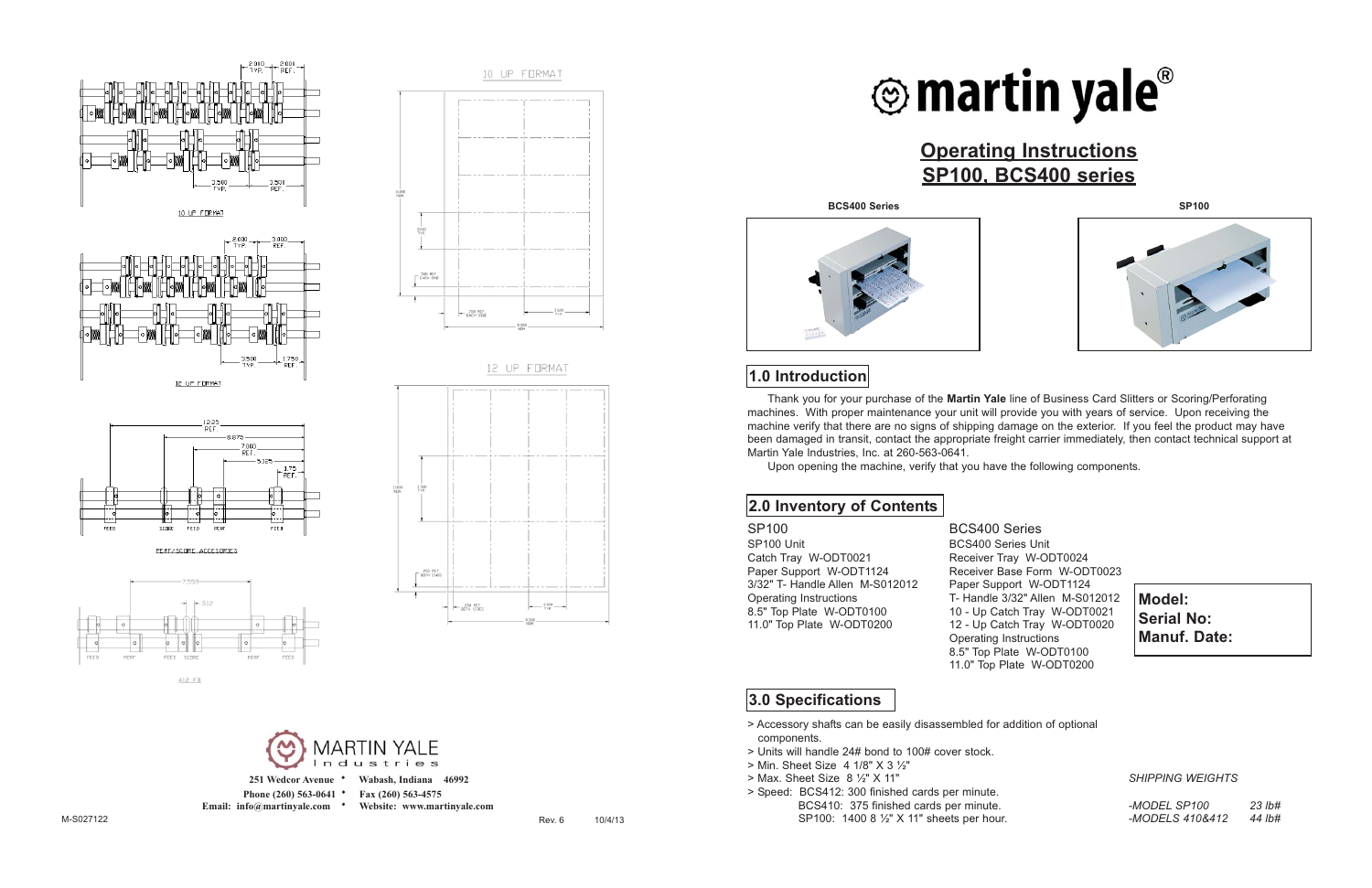**Caution: The unit contains rotating blades and other dangerous items. Do not remove any safety covers from the machine. Be aware that loose jewelry, long hair and loose fitting clothes should be kept away from the unit.**

- 1. Set the machine on a tabletop. Verify the power switch is set to "0" (off position).
- 2. Look in each feed shelf of your unit, and verify that the tips of the sheet retarder are not in contact with the feed wheels. These are preset at the factory and should not need to be adjusted. **Note: If the machine is operated with the retarder in contact with the feed wheels the wheels could be damaged.**

- 3. Turn rocker switch to "1" . The unit should begin running. If there is no power, try the following:
	- 3a. Check the electrical outlet to verify function. A good way to do this is to plug in another device that you know works.
	- 3b. If still no power, check that circuit breaker has not tripped. Find source of machine bind and correct. Allow machine to cool and push breaker in to reset.
	- 3c. Call the technical support division at Martin Yale Industries, Inc. at 260-563-0641.

Make sure that the stack weights are removed from the feed bins before the machine is run for the first time.

- **gap and should not need to be adjusted for typical 65# stock.**
- 2a. Remove taped accessories from the exit tray shelves. These are used as paper weights on top of the stack to insure accurate tracking of curled stocks, or for stocks that require additional control for accurate feeding and registration. See Figure 2.

Depending on the model, install the paper support and collection bins onto the machine. A paper support is utilized on the in feed of any bin where the sheets overhang the edge of the feed shelf. The paper support is installed by inserting the tabs into the slots on the front of the feed shelves as shown in Figure 3. Also, for units that make business cards, the bottom shelf will be where the first pass is made and the shelf above it will be where the finished product is created. **NOTE: On the 400 series the bottom stacking tray and paper support can be moved to the top shelf for stacking of scored or perforated stock.** See Figure 4 for correct location of collection trays on the 400 series business card slitters.

#### **4.0 Set up from carton to table**

## **4.1 Tray/ Paper Support Installation**

Make sure that the sheet retarder tips are not touching the feed wheel in each shelf when the machine is turned on.







**Figure 2**



410/412/SP100

7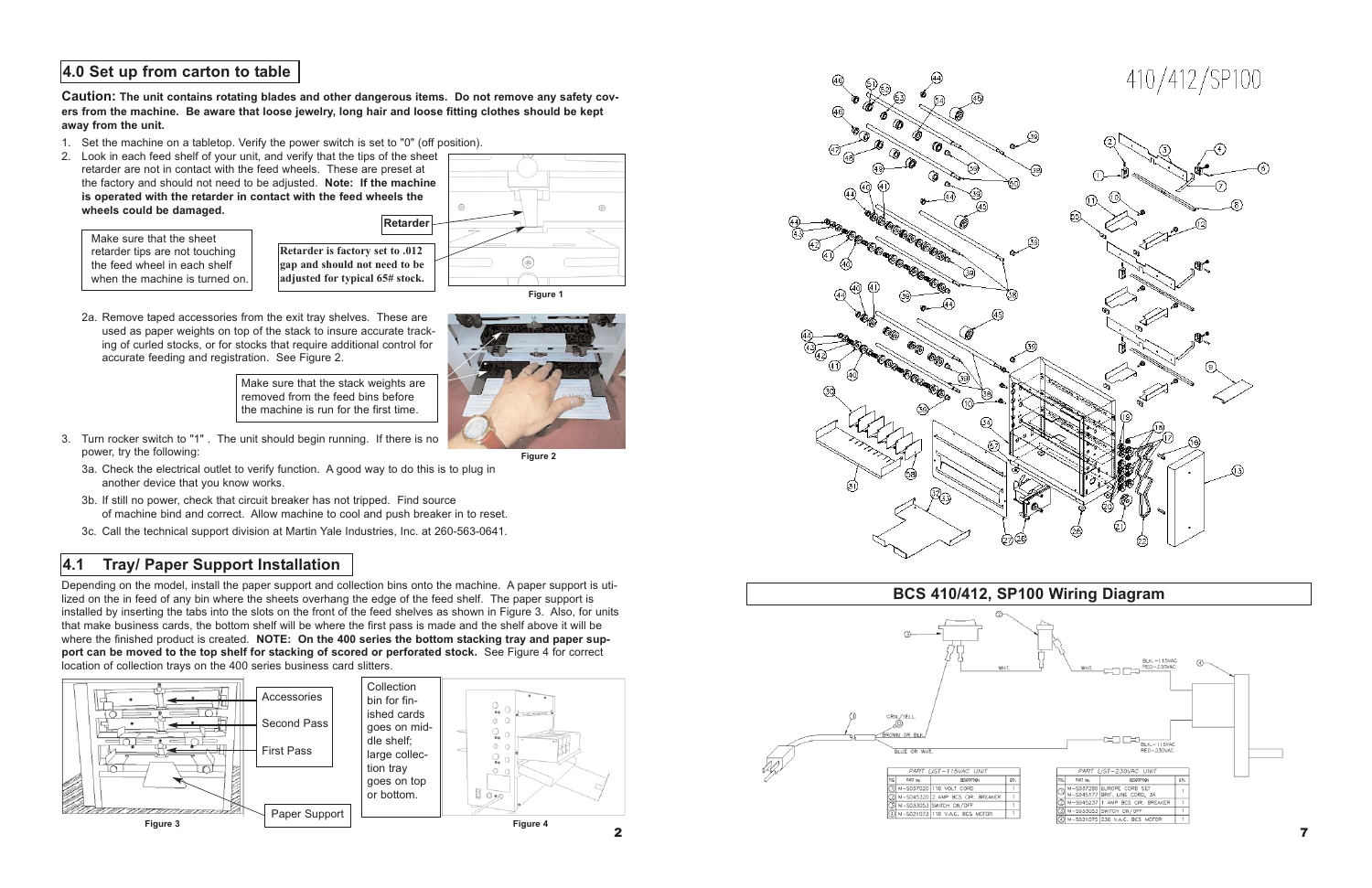#### **Note: The registration is preset at the factory and should not be adjusted unless it is determined that it**

**is not correct for the stock being used.**

Perform the following steps in order to achieve accurate registration.

2. Raise retarder up using the thumb knob on the side of the machine (rotate counter-clockwise) until stock will

- 1. Loosen the thumb knobs on the paper guides for the appropriate shelf (see Figure 5).
- easily slide under retarder (Figure 7, Below.)
- 3. Align register marks on layout sheets with the cutter blade edges (Figure 8).
- not pinch the stock. Inaccurate feeding could result if too tight (Figure 9).
- 5. Feed single sheets to test for accuracy. Readjust paper guides as necessary.

4. Position paper guides so that side-to-side movement will be no more than 1/32". NOTE: The guides should

#### **NOTE: You may want to use unprinted stock for initial start up to remove residual oil from cutting**

**blades.**

#### **Verifying a square cut:**

To verify that the finished product is square, take a stack of business cards and divide in half. Flip ½ over and recombine. All edges should align evenly. If edges do not align, the stock is skewing. See skewing section under 7.0 Troubleshooting.

## **5.0 Setting Registration**







#### **BCS 410/412, SP100 Parts List**

| <b>Item</b> | Part No.         | <b>Description</b>      | <b>Item</b> | Part No.         | <b>Description</b>                |
|-------------|------------------|-------------------------|-------------|------------------|-----------------------------------|
| 1.          | W-ODT0019        | Adjustment Block        | 31.         | W-ODT0023        | Receiver Base Form                |
| 2.          | M-S031092        | Spring                  | 32.         | <b>W-ODT0021</b> | 10 Up Catch Tray                  |
| 3.          | W-ODT0015        | <b>Sheet Separator</b>  | 33.         | W-ODT0020        | 12 Up Catch Tray                  |
| 4.          | <b>W-IDT1119</b> | <b>Feed Bracket</b>     | 34.         | W-ODT0001        | <b>Housing Assembly</b>           |
| 6.          | M-S019033        | Stand Off               | 37.         | W-ODT0004        | <b>Housing Assembly</b>           |
| 7.          | <b>W-ODT1123</b> | Pressure Finger         | 38.         | W-ODT0017        | <b>Slitter Shaft</b>              |
| 8.          | W-ODT0016        | Adjust Bar              | 39.         | M-S014029        | 3/8 Clip Bearing                  |
| 9.          | W-ODT1124        | Paper Support           | 40.         | W-ODT0115        | <b>Tension Collar</b>             |
| 10.         | M-S032007        | Knob                    | 41.         | M-ODT1105        | <b>Blade</b>                      |
| 11.         | <b>W-ODT0014</b> | <b>Right Hand Guide</b> | 42.         | M-S031091        | <b>Blade Spring</b>               |
| 12.         | W-ODT0013        | <b>Left Hand Guide</b>  | 43.         | M-O200134        | 1/ <sub>2</sub> " Set Collar      |
| 13.         | W-ODT0010        | <b>Drive Cover</b>      | 44.         | M-S014030        | $\frac{1}{2}$ Clip Bearing        |
| 15.         | W-ODT0012        | <b>Drive Cover</b>      | 45.         | WRAGC0026        | Feed Roll Assy. w/set screw       |
| 16.         | M-S019033        | Stand Off               | 46.         | M-S014031        | 5/8 Clip Bearing                  |
| 17.         | M-S022132        | 15T Pulley              | 47.         | M-O003076        | <b>Accessory Guide Roller</b>     |
| 18.         | M-S022130        | 10T Pulley              | 48.         | M-0003082        | Score Roller Back Up              |
| 19.         | M-S022015        | 12T Pulley              | 49.         | WRADT1109        | Groove Guide Roller w/set screw   |
| 20.         | M-S022131        | 14T Pulley              | 50.         | W-ODT0018        | Perf - Score Shaft                |
| 21.         | M-S63751563      | Pulley 20XL             | 51.         | M-O003080        | <b>Accessory Rubber</b>           |
| 22.         | M-S025054        | 125T Double Sided Belt  | 52.         | W-O003079        | <b>Accessory Bushing</b>          |
| 24.         | M-S025052        | 65T Double Sided Belt   | 53.         | M-0003083        | Scoring Roller                    |
| 25.         | M-S030045        | <b>Bumpers</b>          | 54.         | <b>WRA03085D</b> | Perf Roller                       |
| 26.         | M-S021073        | Motor                   | 55.         | <b>W-ODT0107</b> | Spacer                            |
| 27.         | W-ODT0007        | <b>Rear Cover</b>       | 56.         | M-S63751634      | 24T Pulley                        |
| 29.         | W-ODT0009        | <b>Rear Cover</b>       | 57.         | W-ODT0022        | <b>Base</b>                       |
| 30.         | <b>W-ODT0024</b> | <b>Receiver Tray</b>    | 58.         | <b>W-ODT0025</b> | <b>End Plate</b>                  |
|             |                  |                         | 59.         | W-A03085A        | <b>Accessory Slitter Assembly</b> |